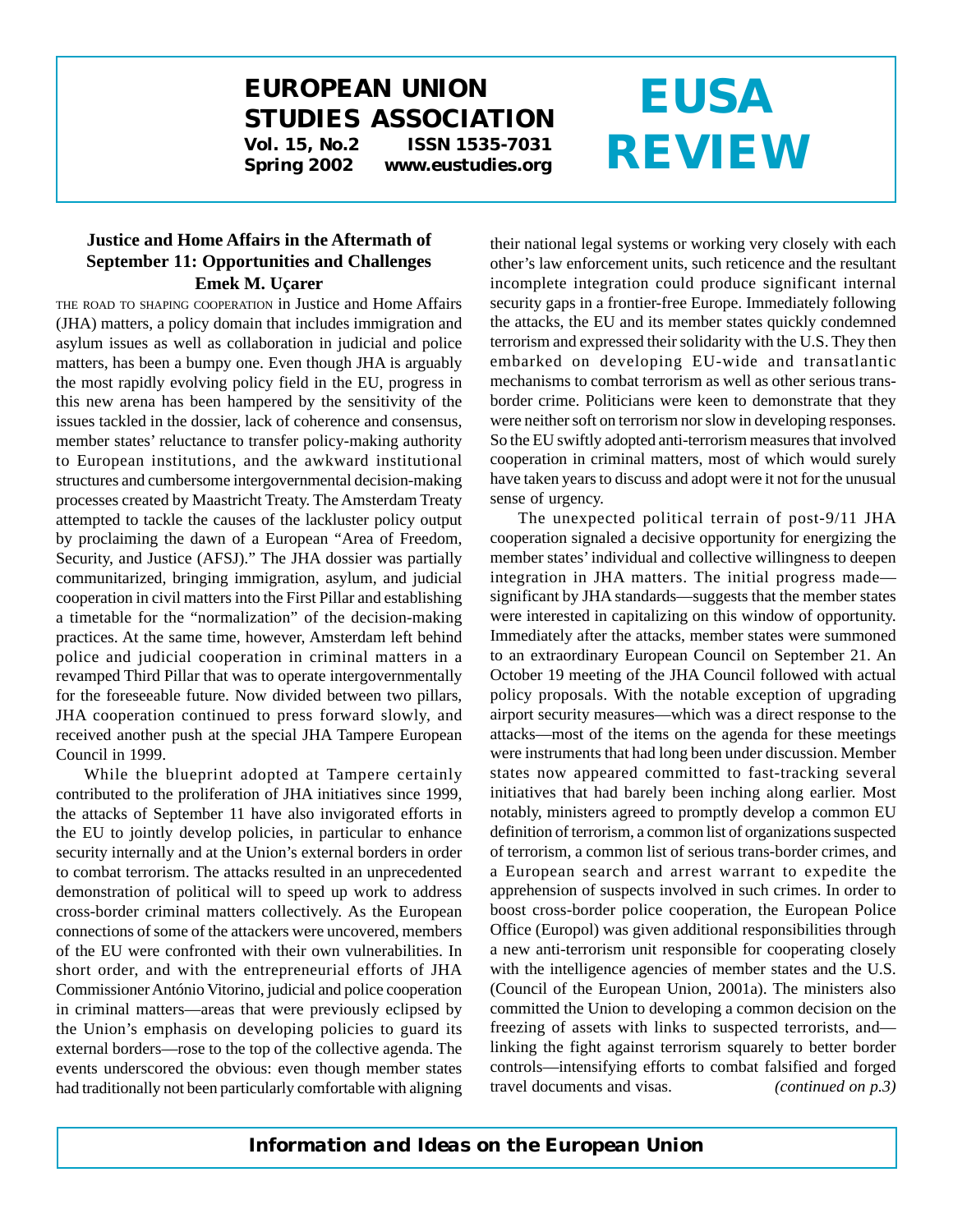The *EUSA Review* (ISSN 1535-7031) [formerly the *ECSA Review*] is published four times yearly by the European Union Studies Association, a membership association and non-profit organization (founded in 1988 as the European Community Studies Association) devoted to the exchange of information and ideas on the European Union. We welcome the submission of scholarly manuscripts. Subscription to the *EUSA Review* is a benefit of Association membership.

© 2002 European Union Studies Association

#### **Managing Editor**

Valerie Staats **Forum and Features Editor** Mark Pollack (University of Wisconsin Madison) **Book Reviews Editor** Mitchell P. Smith (University of Oklahoma) **Editorial Assistant** Heather Anderson

#### **2001-2003 EUSA Executive Committee**

MARTIN A. SCHAIN, Chair (New York University) M. DONALD HANCOCK, Vice-Chair (Vanderbilt University) JEFFREY ANDERSON\*, Secretary (Brown University) MARK A. POLLACK, Treasurer (University of Wisconsin Madison) KAREN ALTER\* (Northwestern University) GEORGE A. BERMANN (Columbia University) GEORGE ROSS\* (Brandeis University) ALBERTA SBRAGIA (University of Pittsburgh), *Ex Officio* (\* elected to a four-year term till 2005)

**Immediate Past Chair (1999-2001)** VIVIEN A. SCHMIDT (Boston University)

**European Union Studies Association**  415 Bellefield Hall University of Pittsburgh Pittsburgh, PA 15260 USA

E-mail eusa@pitt.edu Web www.eustudies.org Facsimile 412.648.1168 Telephone 412.648.7635

# **EUSA Review <b>From the Chair**

#### **Martin A. Schain**

THE ACTIVITIES AND ORGANIZATION OF the European Union Studies Association are now changing to reflect the evolving scholarly approaches to the study of Europe. Scholars, who until recently have focused their attention on comparative European politics, policy and society, have increasingly related their work to the process and implications of European union. This evolution is striking in scholarship on immigration (and incorporation), identity and security/defense, as well as political economy and the welfare state. In other words, the study of European union is being integrated into the study of Europe, and EUSA reflects this trend through its expanding membership, the development of member-led interest sections, and the organization of our growing biennial conference.

As an example of our growth, the EUSA Executive Committee has just approved the launching of what will be our sixth memberbased interest section, "EU Public Opinion and Participation." Organized by Mark Franklin, Trinity College and 2001-2002 Guggenheim Fellow, Harvard University, this section will focus on the roles played by public opinion and electoral participation, and the effects of EU policies on such opinion and participation. Franklin, who has directed the European Elections Studies project since 1987, writes, "With interest in a supposed 'democratic deficit' in European Union governance continuing unabated after ten years, the role of Europe's citizens in the governing process of the European Union appears to be an enduring topic that will continue to attract scholarship and political concern …" Like EUSA's other Interest Sections, the Public Opinion and Participation section will meet at EUSA's Conference in Nashville and will organize other activities. Franklin also hopes that this Section will offer an additional base for members of the former European Union Politics Group of the American Political Science Association (which he founded and led). Please go to our Web site for more information on the section's aims and activities and how to join it.

We are also pleased to announce both the Program Committee and the Call for Proposals (details in this issue on p.11) for our Eighth Biennial International Conference to be held March 27-29, 2003, in Nashville, Tennessee. Our 2003 Program Committee Chair is John Keeler, Professor of Political Science and French and Italian Studies at the University of Washington Seattle. John is a long-time EUSA member who was an organizer of our conference in Seattle in 1997. He is director of UW's Center for West European Studies, a U.S. National Resource Center, and UW's European Union Center. Keeler will lead a stellar and diverse Program Committee, the members of which are listed in full with the Call and on our Web site. Please note that since our conference will take place two months earlier than in past years, the proposal deadline and notification process will be earlier as well. We encourage proposals from all disciplines, from graduate students and non-traditional scholars, from all our EUSA Interest Sections, from National Resource Centers and EU Centers, and from government, law, business, and other practitioners. *(continued on p.22)*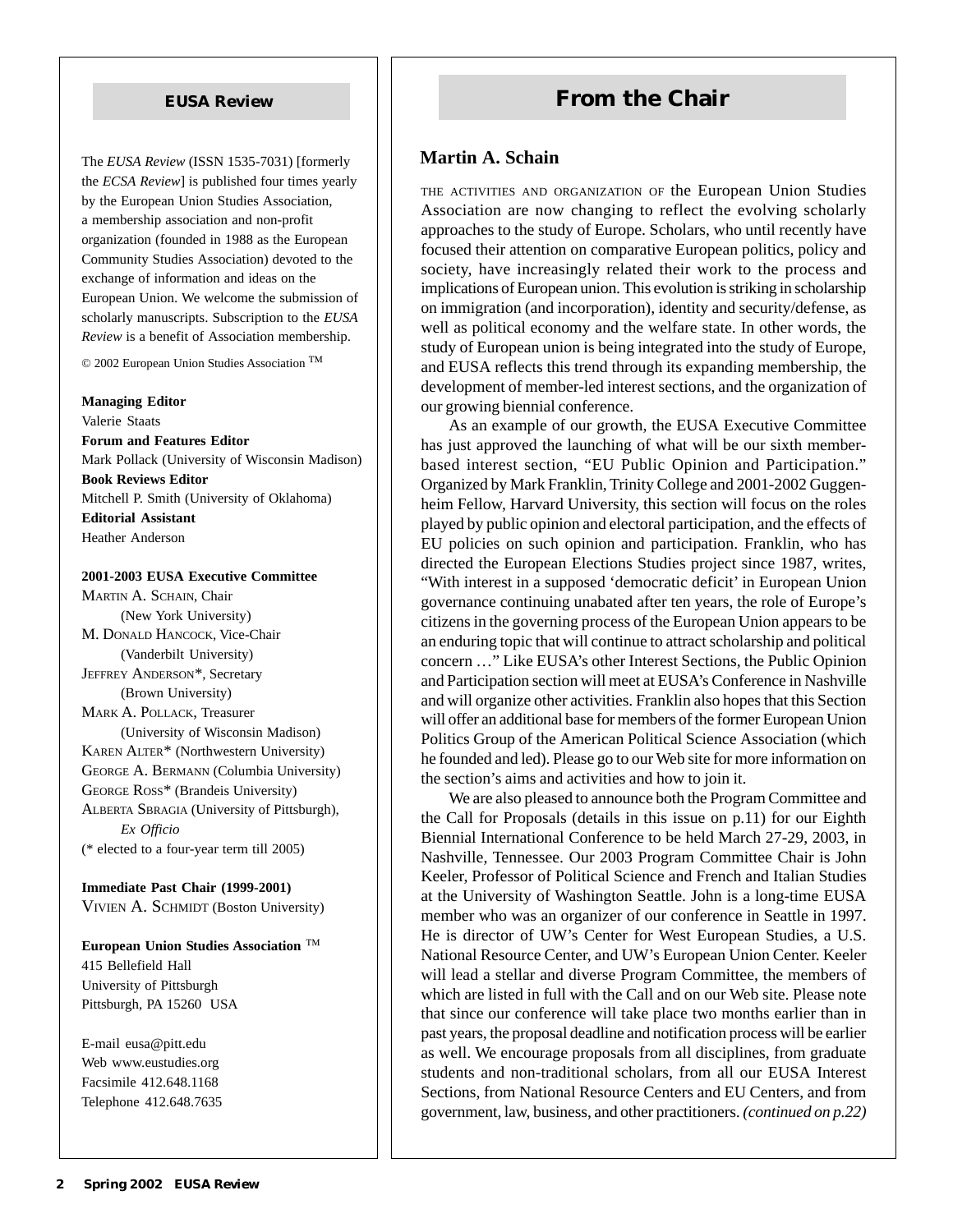#### *(Uçarer, continued from p.1)*

Among these initiatives, the European arrest warrant occupies a prominent position. It is designed to replace the protracted extradition procedures between EU member states with an automatic transfer of suspected persons from one EU country to another. The efforts to secure timely extradition of suspects have long been hamstrung by mistrust between the national authorities as demonstrated, for example, by the refusal of Belgian courts to extradite suspected Basque separatists to Spain. Initially, it was expected that the list of 32 Euro-crimes (among them terrorism, trafficking in human beings, corruption, racism, forgery, rape, hijacking, kidnapping, cyber-crime, money laundering, and fraud) to which the arrest warrant would apply was poised for unopposed adoption, with an implementation date of January 2003. However, as if to demonstrate the limits of post-9/11 consensus in JHA, its adoption encountered last minute problems when Italy—once a staunch supporter of the EU—obstructed the initiative at the JHA ministerial meeting on December 6-7. The ensuing fiveday impasse was attributed to the Italian justice minister and the conservative and increasingly EU-skeptic Berlusconi government he represented and drew indignation from several member states as well as from Commissioner Vitorino, who protested that progress was being "held hostage to Council unanimity" (European Report, 2001). In the end, the Berlusconi government—amidst criticism that the Italian resistance to the arrest warrant was primarily motivated by concerns that Berlusconi himself could be charged with several of the Eurocrimes to which the warrant would apply—eventually backed down and the initiative was adopted on December 11 with an implementation date of 2004. The episode was understandably traumatic for those counting on an extended honeymoon period of consensus in post-9/11 JHA. Nonetheless, the adoption of the arrest warrant is an important step towards giving meaning to mutual recognition between the judiciaries of member states. EU members will now hand over suspects (including their own nationals) to foreign courts, even when the offence is not a crime under their own laws. As this is a significant departure from past practice, several member states including Portugal, Greece, Austria and Italy will need constitutional amendments.

The Council also adopted a Common Position to combat terrorism, which includes an EU definition of terrorism including acts carried out against a country and an international organization—and proposed prison sentences for those who plan and carry out terrorist acts. The broadly cast definition of terrorist acts<sup>1</sup> drew immediate criticism from human rights activists who were concerned that the broad definition might impinge on freedom of speech and assembly. In order to facilitate legal cooperation in criminal cases, the JHA Council also finalized the decision to operationalize Eurojust (the judicial equivalent of Europol), to be seated in the Hague, and comprised of senior lawyers, magistrates, prosecutors, judges and other legal experts seconded from EU members to provide timely legal advice for cross-border investigations. Finally, shortly before Belgium handed the Presidency over to Spain, a CFSP common position published a list of terrorist persons,

groups, and organizations. The list—circulated to EU governments and adopted without debate—included mostly organizations of immediate concern to member states (Council of the European Union, 2001b).<sup>2</sup>

The EU was able to capitalize on the political opportunities afforded by the post-9/11 consensus and make significant policy progress on a sensitive dossier. Nonetheless, some significant challenges remain. The EU must now keep the window of opportunity open by maintaining the policy-making momentum, ensuring the implementation and enforcement of the policies adopted, developing new cooperative mechanisms, and doing all of this with due regard to respect for civil liberties. Maintaining momentum is likely to be difficult once the immediate pressures to produce policy subside. Rifts between members have already started to surface, which might slow down the pace of cooperation. Such rifts can spell stagnation in a decision-making environment that is still governed by unanimity. Unlike the dossiers communitarized by Amsterdam which might move towards Qualified Majority Voting (QMV) and (possibly) co-decision in 2004, JHA cooperation in criminal matters currently has no such prospects. There might now be a unique opportunity to negotiate the normalization of the residual Third Pillar and the extension of QMV to criminal matters. This, and the decision to move towards QMV in the communitarized parts of JHA will be a significant challenge for the EU. Some member states—those who argued for the complete communitarization of the Third Pillar in the first place—would like to see police cooperation moved into the Community system. Others argue that keeping police and judicial cooperation in criminal matters intergovernmental affords a level of flexibility to governments that have concerns about the pace and extent of the Europeanization of sensitive issues. Another linked challenge is improving the position of the Commission, the Parliament, and the Court in JHA. Otherwise, the marginalization of the European Parliament and the exclusion of the European Court of Justice from the decision-making process are likely to sustain criticism of the functioning of JHA cooperation in general and keep the debate on accountability and the democratic deficit alive.

In addition to the institutional difficulties that are likely to persist at least until 2004, future progress in developing policies to ensure internal security is likely to be conditioned by each member state's level of comfort with developing additional policies. Countries such as France, Spain, and the UK are very sensitive to issues of terrorism because of their first-hand experience and are at the forefront of urging EU-wide efforts. Others (such as the Scandinavian countries) find it hard to maintain popular support for far-reaching governmental and EU-wide policies that might be seen as circumscribing civil liberties. A multi-speed process is a tempting possible solution to the willingness differential between member states. This, of course, is nothing new. Amsterdam Treaty formalized opt-ins for the UK, Ireland, and Denmark in JHA matters, leaving the door open for speedier integration by some members while providing an opportunity for skeptics to set their own pace.  *(continued on p.4)*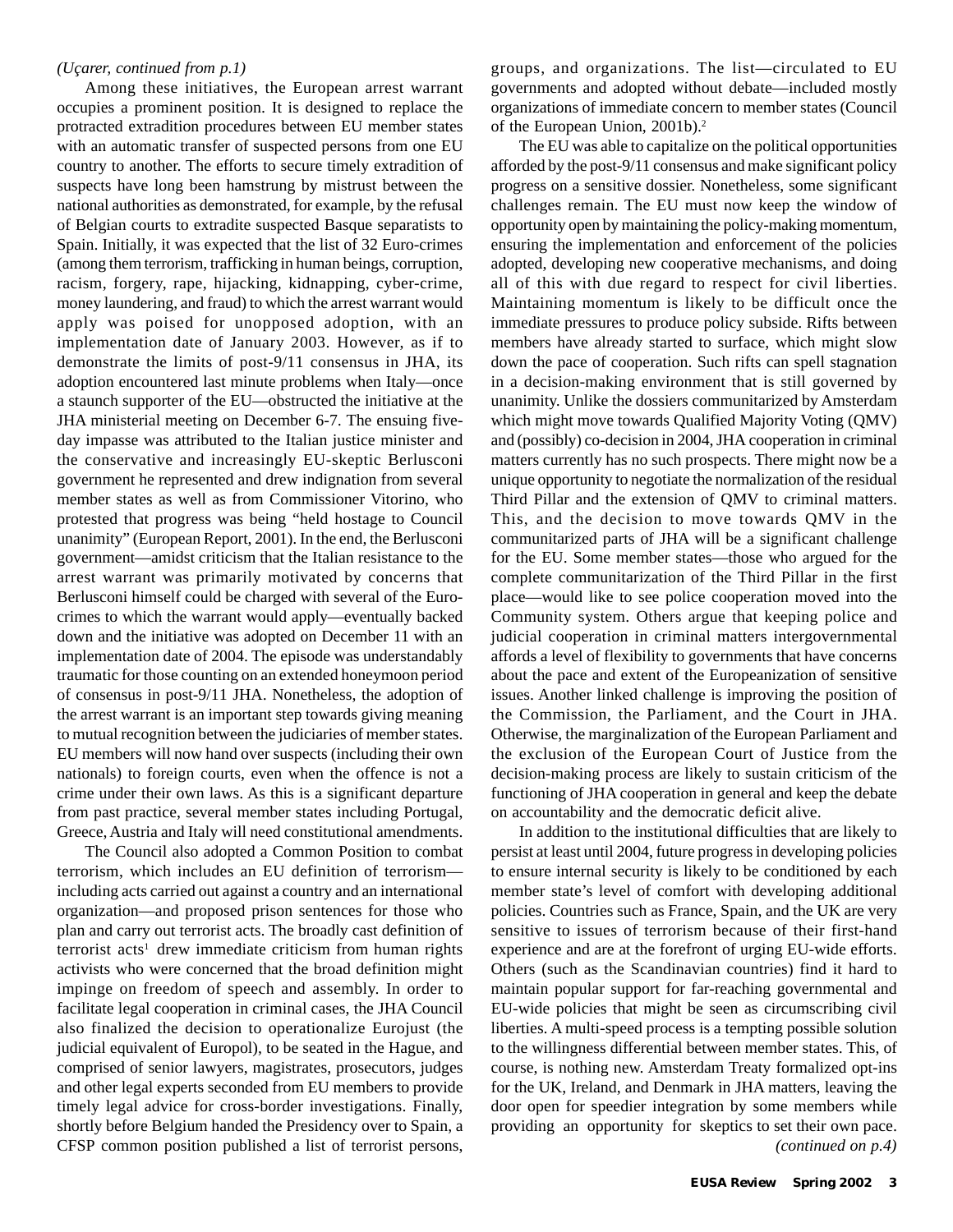#### *(Uçarer, continued from p.3)*

Similar noises are now being made for the emergent policy proposals. For example, at the February 15 Council meeting at Santiago de Compostela, Spain, the UK, France, Belgium, Portugal and Luxembourg announced their intention to implement the European arrest warrant in early 2003, a year ahead of the previously negotiated date. But, even this flexible approach to forge forward with the "willing and ready" is not a sure thing: barely two weeks after pledging its resolve, the UK announced on February 28 that it was postponing the introduction of the legislative initiative that would have made the early implementation of the European arrest warrant possible. JHA cooperation to date has already produced a several-speed Europe replete with complex operational problems.

Moreover, developing policies is one thing, implementing and enforcing them is another. The success of the ambitious internal security blueprint hinges on the effective approximation of the judicial systems of the member states, and the creation of effective joint agencies for police and prosecutors. This requires overcoming entrenched reluctances at the national level, which is likely to occur at a significantly slower pace. The institutions that are charged with spearheading cross-border cooperation in criminal matters (Europol and Eurojust)—while groundbreaking prototypes—each have their own implementation and enforcement problems. Currently, Europol does not have enforcement powers if member states refuse to cooperate with its requests. Unlike national law enforcement units, it cannot arrest or detain people. And Eurojust is far from a European prosecutor's office and appears to run the risk of being reduced to another information exchange outfit. Europol and Eurojust need to evolve into institutions endowed with real powers and capacities. Furthermore, to address fears of runaway European bureaucracies, clear lines of review and accountability need to be established for both institutions.

Regardless of the level of cooperation, JHA issues are likely to remain closely linked to security (Geddes, 2001). After the initial burst of activity in the criminal field, collective attention is likely to shift (back) to border control issues, with an emphasis on thwarting illegal migration seen as a potential breach of internal security. Since Maastricht, JHA ministers have spent considerable time hammering out common standards of entry into the Union. Now, several member states are arguing that—especially in the face of growing numbers of unauthorized entries—the EU needs to be even more careful about monitoring immigrants and asylum seekers and perhaps even develop a common European border guard to ensure the uniform implementation of joint policies (Commission of the European Communities, 2001). Previously proposed by Germany and Italy and floated by Prodi soon after the attacks, the proposal envisions cooperation possibilities ranging from exchange of equipment and best practice to the creation of full-fledged joint

Another significant challenge is developing policies that protect the security of those residing in its territory while ensuring that human rights and civil liberties—including those of suspects—are respected. This is a delicate line to walk. So far, the EU's anti-terrorism efforts have largely been supported by the European populations. However, if the new measures are not complemented with procedural and substantive safeguards, the EU may see public support wane quickly. Civil liberties proponents raise legitimate concerns about inadequate parliamentary and judicial oversight of EU's policy-making bodies. Institutional reform that would ensure transparency and accountability might help allay fears about a European Big Brother.

Last but not least is the challenge to maintain the promise of transatlantic cooperation in criminal investigations of major offenses. This process may run into practical difficulties previously masked by the urgency of the attacks. The Spanish presidency hopes to negotiate with the U.S. an agreement on judicial cooperation in criminal matters. However, extradition to the U.S. is likely to become a thorny issue. Member states, through the Council, can be expected to insist that an agreement reached with the U.S. must comply with the Union's stance on the death penalty. At a minimum, the EU is likely to insist that death penalties that result from extradition not be carried out. The momentum towards developing joint efforts can also be hampered by differing views on how individuals extradited on suspicion of terrorist activities should be tried. As negotiations on the U.S.-EU extradition treaty proceed, the EU is likely to resist extraditing individuals who might be tried by military tribunals.

Navigating the sensitive waters of JHA cooperation has never been easy. But the EU has nonetheless made significant progress in an area that is at the heart of state sovereignty. Now, invigorated by the unfortunate events of September 11, the EU is presented with a unique opportunity to rethink its institutional mechanisms that have slowed down progress and hampered efforts to create the AFSJ. Whether the EU will rise to the challenges that come hand in hand with this occasion and maintain the momentum forged by September 11 remains to be seen.

\_\_\_\_\_\_\_\_\_\_\_\_\_\_\_\_\_\_\_\_\_\_\_\_\_\_\_\_\_\_

border patrol units. Even if a common border guard does not materialize, however, the EU is likely to continue on its path of tightening border controls and scrutinizing access into its territory. These efforts also create pressures for nonmembers to monitor and adapt to the EU's emerging regulatory environment and content in JHA. This is especially true for those countries lining up for membership who are expected to adopt the JHA *acquis* and contribute to the guarding of the EU's (future) borders (Lavenex and Uçarer, forthcoming 2002).

*Emek M. Uçarer is assistant professor of international relations at Bucknell University.*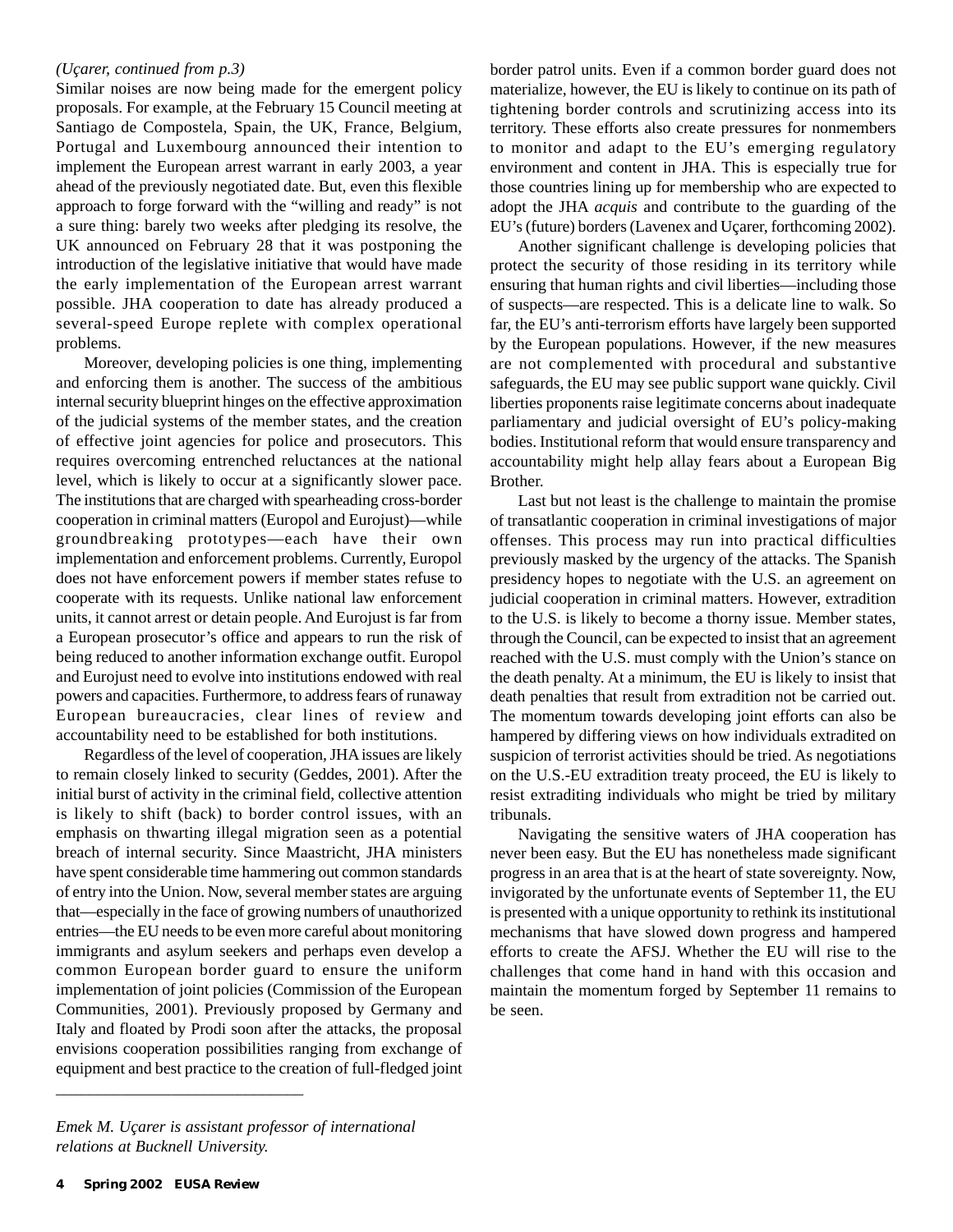#### **References**

- Commission of the European Communities (2001) "Communication from the Commission to the Council and the European Parliament on a common policy on illegal immigration." Brussels, COM(2001) 672 final, 15 November, available at http://europa.eu.int/eur-lex/en/com/ pdf/2001/com2001\_0672en01.pdf.
- Council of the European Union (2001a) "Conclusions and plan of action of the extraordinary European Council meeting of 21 September 2001," Brussels, available at http:// ue.eu.int/en/Info/eurocouncil/index.htm.
- \_\_\_\_\_ (2001b) "Council Common Position of 27 December 2001 on the application of specific measures to combat terrorism," *Official Journal of the European Communities*, L344, 93, Brussels, available at http:// europa.eu.int/eur-lex/en/archive/2001/ l\_34420011228en.html.
- European Report (2001) "Italy blocks deal on EU arrest warrant," 8 December.
- Geddes, A. (2001) *Immigration and European Integration: Towards Fortress Europe?* Manchester, UK: Manchester University Press.
- Grabbe, Heather (2001) "Breaking New Ground in Internal Security," in *Europe after 11 September*. London: Centre for European Reform.
- Howorth, Jolyon (2002) "CESDP after 11 September: From Shortterm Confusion to Longterm Cohesion?" *EUSA Review*, Winter 2002, 15: 1, 1, 3-4.
- Lavenex, S. and Uçarer, E. M. (eds.) (forthcoming 2002) *Migration and the Externalities of European Integration*, Lanham, MD: Lexington Books.

#### **Notes**

1. Terrorist acts were defined as intentional acts which may "seriously damage a country or an international organization … with the aim of (i) seriously intimidating a population, or (ii) unduly compelling a Government or an international organization to perform or abstain from performing any act, or (iii) seriously destabilizing or destroying the fundamental political, constitutional, economic, or social structures of a country or an international organization" (Council of the European Union, 2001b).

2. Included in the list are the Basque separatist group ETA, three Greek organizations, Palestinian Islamic Jihad, the violent wing of Hamas, several Irish groupings, and individuals with links to these groups. Perhaps as interesting is who is not included in the list. Notably absent on the list are groups such as the Irish Republican Army (which has recently decommissioned some of its weapons), Lebanon's Hezbollah, and the PKK (Kurdish Worker's Party).

# *EUSA Review* **Essay**

### **The "European Convention": Anatomy of the New Approach to Constitution-Making in the EU Eric Philippart**

THE EUROPEAN UNION IS PREPARING the fifth reform of its founding Treaties in less than twenty years. To prepare for that reform, a new method has been designed. In December 2000, the Heads of State or Government of the Union decided that the Intergovernmental Conference (IGC) scheduled for 2004 would be preceded by a two-step reflection phase aimed at deepening and widening the debate on the future of the European Union. One year later, the European Council of Laeken agreed that the second step—the "structured reflection" phase—would be conducted by an *ad hoc* structure made of a Convention flanked by a Forum. The Convention was officially launched on 28 February 2002.

The Laeken formula is truly unprecedented in the history of IGCs. It differs significantly from the "special representatives" approach, whereby high-ranking officials or junior ministers appointed by their respective governments, together with a member of the European Commission and a couple of MEPs, debate in the privacy of quasi-diplomatic settings. It differs even more from the "wise men" approach, whereby a limited number of technical experts and/or leading thinkers and/or statesmen acting in a personal capacity are invited to analyze problems and propose solutions. The approach used to draft the EU Charter of Fundamental Rights is on many points similar to the current strategy, but the Convention chaired by Roman Herzog was not mandated to prepare an IGC.

The limitations of well-established preparatory approaches are well documented, but what can we expect from the Convention? Is it likely to deliver clear recommendations, shape the IGC agenda and output, or even lead to the adoption of a Constitution for EU citizens? Success or failure will largely be determined by opportunities and constraints ensuing from the type of mandate, institutions and processes chosen. Those three dimensions are therefore reviewed in turn, emphasis being put on novel features.

The Laeken declaration invites the Convention "to consider the key issues arising for the Union's future development and try to identify the various possible responses," which is a fairly standard mandate in the run-up to any IGC. The Convention however was not given *carte blanche* insofar as it must do so "in the light" of no less than 56 substantive questions clustered under four main themes: division and definition of competence in the European Union; simplification of the Union's instruments; more democracy, transparency and efficiency in the European Union; and simplification and reorganization of the Treaties. The Declaration innovated more in terms of the number of institutional issues under review than in terms of the topics listed. Most of them have indeed been envisaged, with limited success, during  *(continued on next page)*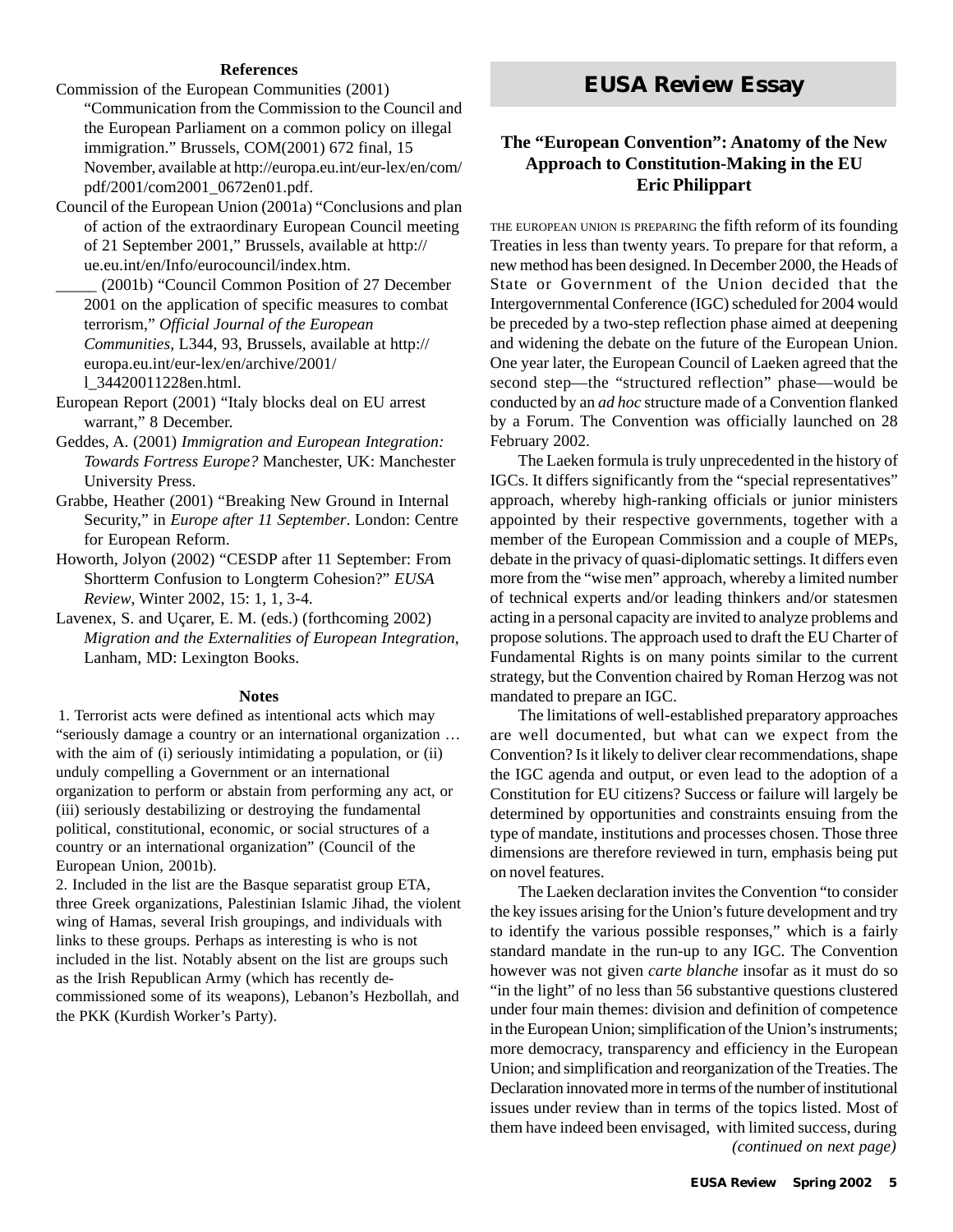#### *(Philippart, continued from previous page)*

the two previous IGCs. Looking at the selection of issues and the formulation of some questions, it also appears that there are clear biases aimed at shaping the Convention's proposals. It is, for instance, particularly clear for the set of questions concerning the role of the national parliaments. Postulating the existence of a problem, the Declaration only lists anti-supranational options, phrased in a rather maximalist way. This of course puts the proponents of other approaches in the uncomfortable position of having to pick the lesser of these "evils" or appear as uncompromising ultras.

One big and novel opening is of course the reference to the long-run possibility of adopting a "Constitution for European citizens." Since the 1950s, Europe has been built through a neofunctionalist approach based on gradual integration at sectoral level. For the first time ever, the word "Constitution" is mentioned in a document of the European Council. For the first time, all Member States were ready to recognize the legitimacy of such a question. So, all in all, the European Council has marked out in a detailed way the Convention's agenda. The mandate is encompassing, but formulated in an open way ("in the light" of what is only a set of questions). Beside giving the Convention the option to ignore or add questions, it also invites it to think big (Constitution-building) and "out of the box" (no taboos).

From an *institutional angle*, never before has the preparatory framework been so large or included so many components. The Convention has 105 members, as many alternates, plus 13 observers. It is flanked by a high-level Secretariat and a "Forum" of organizations representing civil society. Among participants to the Convention, no less than ten categories of different status —some speaking on behalf of their institution, others in a personal capacity—can be distinguished. The Convention is composed of European Council's appointees (the Chair, Valéry Giscard d'Estaing, and the two Vice-Chairs, Giuliano Amato and Jean-Luc Dehaene); representatives of the Heads of State or Government of the Member States as well as of the accession candidate countries; representatives of the European Commission; members of the European Parliament; as well as members of the national parliaments of the Member States and of the candidate countries. It is the first time that national parliamentarians are fully associated with the IGC preparation and that candidate Member States are directly involved. As for the observers, their group is made of representatives of the Economic and Social Committee, of the Committee of the Regions, and of the European Ombudsman, which is also unprecedented. Several key players made deliberate attempts to minimize those differences. For instance, in his introductory speech to the Convention, Giscard d'Estaing only referred to four components—governments, the European Parliament, national Parliaments and the Commission. This could be interpreted as a first expression of the melting-pot approach, aiming at fostering a "Convention spirit" by declaring the Member States / candidates cleavage irrelevant. It could also be seen as a way to simplify the management of the Convention by marginalizing the candidates.

The core of the system, i.e., the bureau of the Assembly or "Praesidium," is assuredly quite large, but less heterogeneous than the Convention insofar as the candidate countries have no guaranteed representation at that level. The only option would have been for them to participate in the designation of the two national parliament representatives and have one of them chosen. It did not happen, much to the furore of the Polish in particular. In a conciliatory gesture, the Praesidium proposed that one member of the national parliaments of the candidate countries should be authorized to join it with observer status.

The Praesidium is dominated by EU institutions—a major novelty. Even if the executive grip over this organ remains strong, no national government is directly represented at that level. The Praesidium is overwhelmingly "European": 10 members out of 12 have indeed been designated by EU institutions or have a seat because they are the representatives of the Council Presidency. Two elements reinforce that European nature. Firstly, the countries holding the Council Presidency during the Convention have decided to be represented either by a former European Commissioner (Denmark) or by a member of the European Parliament (Spain and Greece). Secondly, the Convention secretariat, instead of being entirely provided by the General Secretariat of the Council, also includes staff detached from the Commission and the European Parliament. On the whole, the core of the system is therefore largely made of Brussels-based insiders. On the eve of the Convention's inaugural session, informal structures dedicated to information sharing and consensus-building had already been set up at their initiative. Prior to plenary sessions, the members of the two largest groups in the European Parliament organize meetings with the members of the national parliaments, the Commissioner and the Vice-chair who share their political orientation (i.e., the socialist PES with Antonio Vittorino and Amato; the center-right EPP-ED with Michel Barnier and Dehaene).

As for the *processes* defined by the Laeken Declaration, depending on how one values the virtues of centralization, they are potentially very loose or inclusive. Restricted to drawing conclusions from the public debate for the opening of the Convention's proceedings and liaising with the European Council, the exclusive prerogatives of the Chairman are rather limited. The triumvirate (the Vice-Chairs do not see themselves as subordinates of Giscard d'Estaing) at the helm of the Convention as such has none. It is indeed for the Praesidium to lend impetus to the deliberation process while the Convention is supposed to draw up the final document and bring the exercise to a close. The distribution of powers was only partially modified by the Rules of Procedure adopted by the Convention—more or rather some power was given to the Chair to organize the deliberation. Such drafting and decision-making arrangements are adequate if the exercise is mainly about identifying, clarifying and ranking options. If clear recommendations are expected, then such processes are very loose considering that no mechanism is provided to focus the mind of the participants and instill consensus.

By indicating that the final document "may comprise either different options, indicating the degree of support which they received, or recommendations if consensus is achieved," the Laeken declaration has put the emphasis on the "listing" approach. Ending up with a list of options cannot be considered as a failure.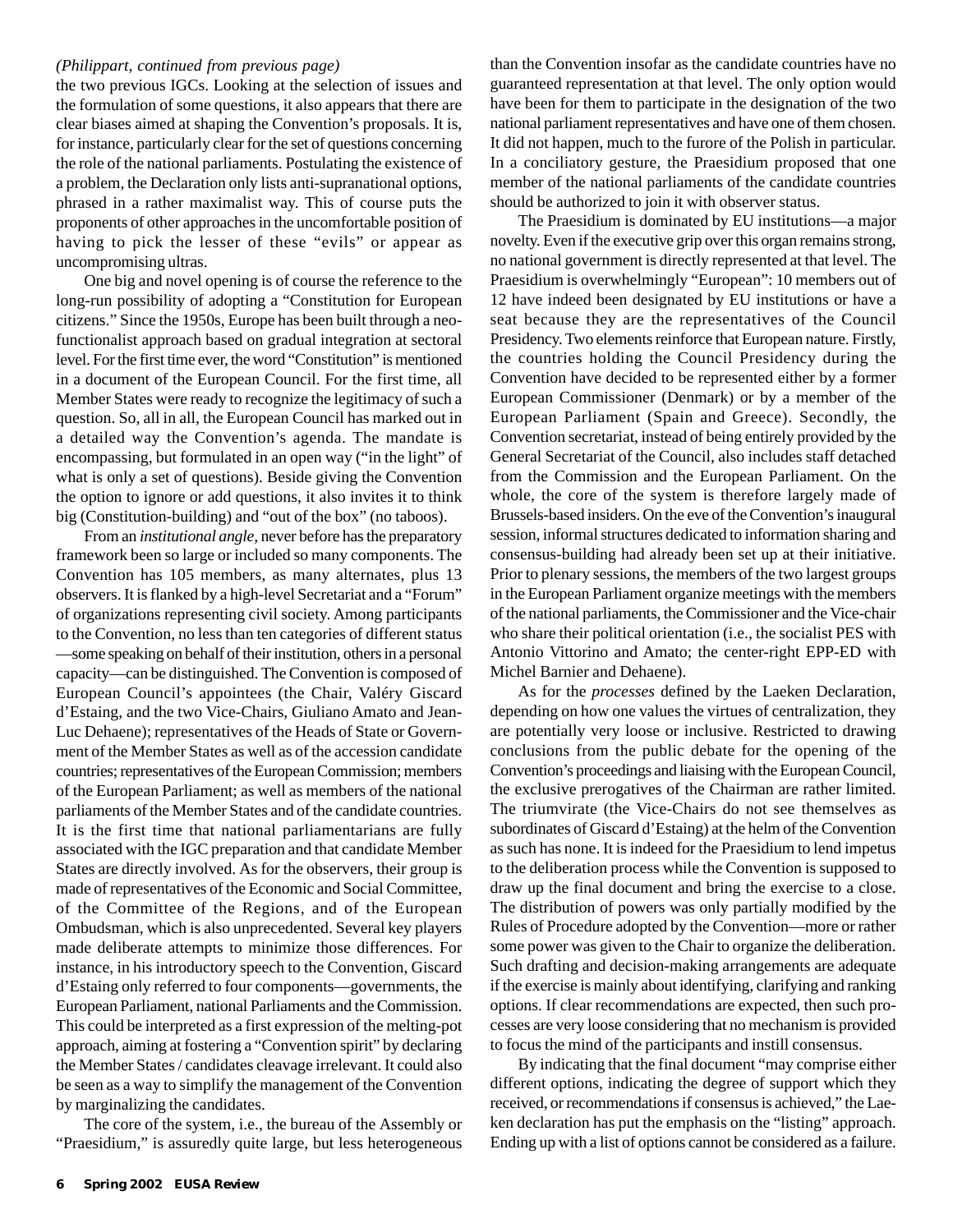When expectation is set at such level (in line with traditional standards of international diplomacy), not much pressure can be put on "recalcitrant" delegates. Quite early in the debate, a majority of the Praesidium declared that the Convention's objective should be to draft "a Constitutional Treaty for Europe."

The processes are also *a priori* very open, transparent and relatively compact. A selection of representatives from the civil society (via the Forum) and the European Council (via regular reports enabling the Heads of State or Government to give their views collectively) are going to be closely involved in the deliberation process. In theory, all documents are in the public domain, without restriction. In practice, the Praesidium will decide on this on a case-by-case basis. As for the duration and intensity of the process, the Convention should not last more than one year. Its plenary sessions should on average not exceed 2 half-days per month, with some gearing up from June onwards (approximately the frequency of the Council meetings). A bit less than 20 days does not seem much to draft a proposed Constitution (considering for instance the legislation the Council manages to produce in the same timeframe). The Praesidium on average will meet twice a month. Finally, if the ambition to finish the IGC under the Italian presidency—i.e., before the end of 2003—is to be met, there is no possibility for stretching the Convention's timetable.

So, what could we expect from such a mix? The new approach certainly has the potential to deliver a coherent, compelling and even ambitious proposal, but much will depend on how actors will manage to take advantages of opportunities and overcome constraints written in the Laeken formula. Will they have the capacity to *take advantage* of a relatively open mandate and the long-term Constitutional ambition; the cumulated legitimacy of the Convention; the political weight and skills of the triumvirate; the dynamics of an "unionized" core; the close links with the European Council; and the short interval between the end of the Convention and the beginning of the IGC? Will they manage to *overcome* the heterogeneity of the Assembly, the looseness and openness of the processes with the ensuing risk of disruptive tactics, modest expectations, a tight timeframe, and a distracting electoral calendar in many Member States?

To maximize the chance of success, the Assembly should embrace the Praesidium's ambition to produce a Constitutional Treaty for Europe, instead of a catalogue of options. The Praesidium should in particular exploit the mystique of the "founding fathers" for that purpose. Besides, the various components of the Convention should organize internally in order to aggregate interests at their level. The fact that more than 300 amendments to the proposal on the Rules of Procedures were tabled by members of the Convention and even by some of the observers (!) shows that distrust and defiance are not absent from the ranks of the participants. It points to the necessity of setting drafting rules and specifying who will draw the Convention to a close. Finally, a formal vote should in any case be avoided, inter alia because of the delicate balance between the various contingents.

For more information on the European Convention, including its composition, timetables of the meetings, documents and speeches, see: http://european-convention.eu.int/

*Eric Philippart is a researcher at the Fonds National de la Recherche Scientifique, professor at the Université Libre de Bruxelles and College of Europe, Bruges, and senior associate fellow at the Centre for European Policy Studies. This contribution is based on a more detailed analysis to be published as a CEPS Working Document, forthcoming.*

### **EUSA List Serve**

*EUSA members posted the following replies to Paul Mullen's 4 March 2002 list serve query seeking philosophical critiques (feminist, critical, post-modern, etc.) of the EU or issues of EU governance:*

(1) You may wish to look at: Thomas Christiansen et al. (eds.), *The Social Construction of Europe*, Sage, 2001. Ben Rosamond, *Theories of European Integration,* Palgrave, 2000. Morten Kelstrup and Michael C. Williams (eds.), *International Relations Theory and European Integration*, Routledge, 2001. They all contain pieces written from constructivist, poststructuralist, feminist or critical perspectives, and will provide references for further reading. You may also wish to consult the readings in my "Teaching the EU" essay in the *ECSA Review* 12: 3, 1999, 6-9. -- from Dr. Thomas Diez, Poli. Sci. and Int'l Studies, University of Birmingham

(2) You might want to try the chapter "Identity and Difference: The European Union and Postmodernism" in *New Legal Dynamics of European Union*, edited by J. Shaw & G. More, Oxford University Press, 1995. - from Dr. Robert Ladrech, Director, Keele European Research Centre, Keele University

(3) You may want to take a look at Jurgen Habermas's "Citizenship and National Identity," Appendix II to his *Between Facts and Norms*, MIT Press, 1996, and his "Does Europe Need a Constitution? Response to Dieter Grimm," in his *The Inclusion of the Other*, MIT Press, 1998 -- from Prof. Kieran Donaghy, Co-Director, University of Illinois Urbana-Champaign EU Center

(4) Have you ever read Jurgen Habermas? These are two good examples: Jurgen Habermas, "Citizenship and National Identity: Some Reflections on the Future of Europe," *Praxis International*, 12: 1, 1-19; Jurgen Habermas, "The European Nation-State: On the Past and Future of Sovereignty and Citizenship." *Public Culture*, 10: 2, 397-416. -- from Alessandra Beasley, Graduate Student, University of Pittsburgh

(5) I also just saw in the library today a book by Peter van Han on European integration and the post-modern state/post-modernism (written in the last year or two) ... -- from Dr. Margit Williams, Government and International Affairs, University of South Florida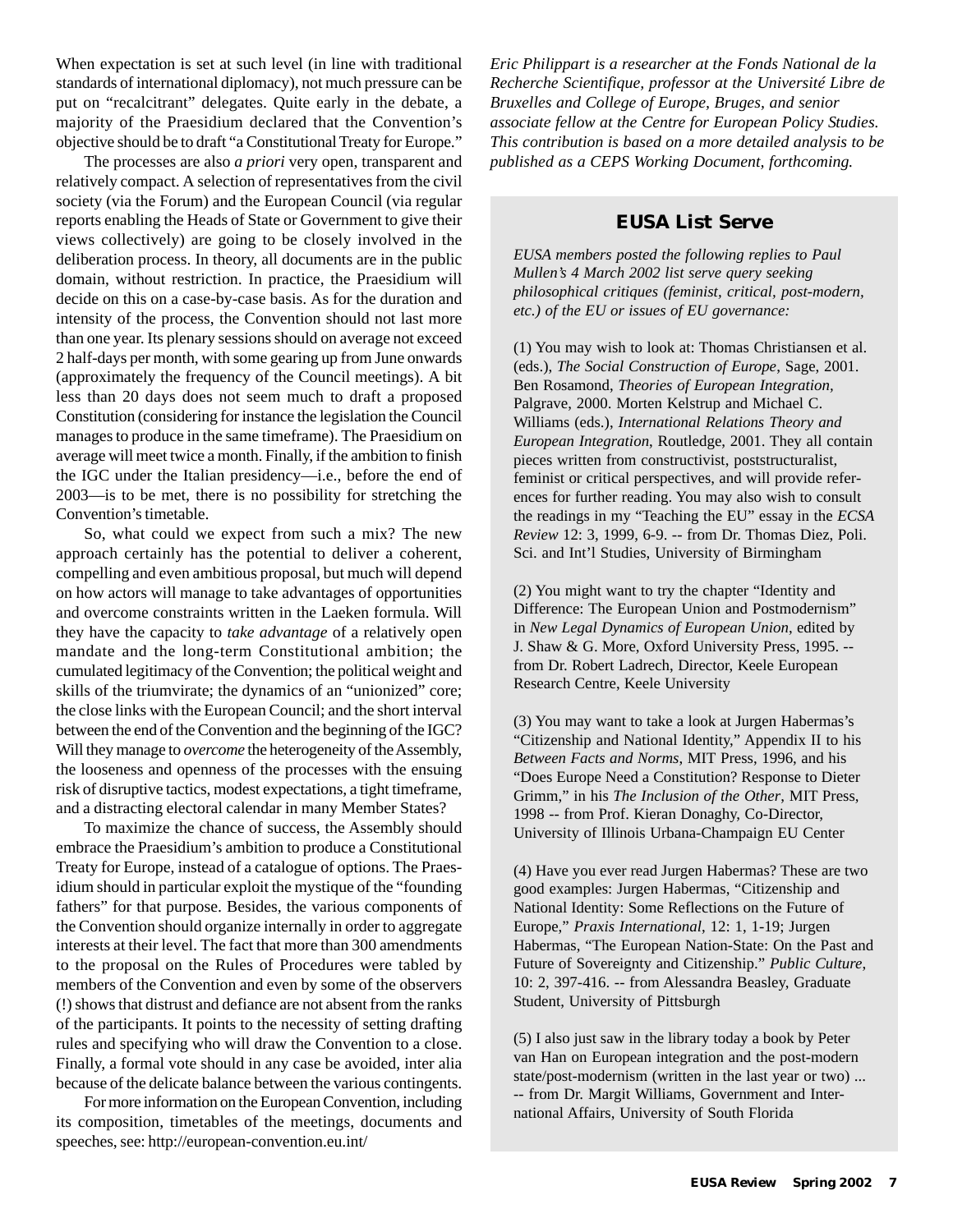# **Teaching the EU**

*Editor's note: This column is written by members of EUSA's "Teaching the EU" Interest Section. For details about the Section and how to join it, please visit* www.eustudies.org/ teachingsection.html

#### **Combining Synchronous (EU Simulation) with Asynchronous Teaching (EU On-line) Laurie A. Buonanno**

THIS IS <sup>A</sup> REPORT OF MY experience teaching an on-line European Union (EU) course that was combined with a transatlantic, interinstitutional simulation (EuroSim). I hope that my observations, while impressionistic, will be useful to others considering using EU simulations in their courses.

EuroSim is an annual EU simulation sponsored by the Transatlantic Consortium for European Union Studies and Simulations (TACEUSS).<sup>1</sup> It provides a framework for the partial simulation of a major issue. Recent issues in the simulation have included treaty reform, asylum policy, food safety, and enlargement. EuroSim 2003 will simulate the Constitutional Convention that opened in March 2002 to prepare the ground for the next major treaty reform. Over two hundred students from universities in North America and Europe participate in the simulation. All students are assigned roles to play such as heads of government or Members of the European Parliament. Students prepare for the simulation at their own universities, with the help of faculty advisors and guidance provided through the EuroSim and Blackboard (Bb) Web sites.<sup>2</sup> The face-to-face simulations themselves are held over four days, each year's venue alternating between the U.S. and Europe. The 2002 simulation was held in Prague and the 2003 simulation will be held at the State University of New York (SUNY), Fredonia.

I first taught the EU on-line via the SUNY Learning Network (SLN), an asynchronous course delivery system, in spring semester 2001. *Network* because communication occurs over a computer network; *asynchronous,* "not at the same time." In an asynchronous network, conversations are posted, one item at a time, so that each person sees what all the previous participants have written. This differs from a "synchronous" environment, like video conferencing or on-line chat rooms, where all participants must be available at the same time. 3 My main goal here is not to document how one teaches the EU on-line, but to explain my (mixed) attraction to what for most college teachers is, at a minimum an unproven, and for some, a threat to traditional forms of pedagogy.4

I had grown weary of negotiating with a dozen students to find time outside of class to conduct our preparatory meetings for the EU simulation. When I first investigated the on-line option, my college did not own a site license for Blackboard; hence, a compromise—the hybrid course—was not available to me in summer 2000 when I made the commitment to teach the EU on-line.

In fact, I have a love/hate relationship with EuroSim: love, because simulation alumni tell us that it is one of the best experiences they have had in college and we faculty observe how it awakens and nurtures an internationalist and more Europeanist temper among American students, $5$  even if these outcomes have proven nearly unquantifiable (this, an enduring source of frustration); hate, because of the claim on my time, which has to be counted in months rather than hours or weeks. EuroSim exit surveys show that the level of preparedness and intrinsic satisfaction were lower for students in which EuroSim was a required element of a credit-bearing course.<sup>6</sup> Fair enough: they felt pressure; students who participated in the simulation as a student activity rather than a requirement, did not. Such surveys influenced me to search further for alternatives to the traditional classroom-based course.

Perhaps most important from the perspective of accomplishing my goals for a three-credit hour, upper division course, was the way in which planning for EuroSim would infiltrate the course itself: students' persistent request that I teach to the EuroSim topic and the preparatory documents (drawn up by students at the institutions playing the Commission or Council) on which the simulation focuses (to me, it was akin to teaching to the test), and the chatter about logistics, especially in the years when EuroSim takes place at a European venue. And what about those students who are not participating in EuroSim? Should they be denied the opportunity to learn about the EU?7 Conversely, should students who wish to participate in EuroSim, but could not or did not enroll in the course, be denied that opportunity? What about students who wish to participate in EuroSim a second or third time? The student constituencies had grown beyond my capacity to serve them, both in and outside the classroom.

Another concern arose when I became director of what was later to become TACEUSS. Students at non-affiliated colleges and universities contacted me, wishing to participate in EuroSim; the hitch was that they could not convince a member of faculty to assume the responsibility of advising a student delegation. While I was prepared to assign alter-egos from my institution's delegation, these students would not have access to the level of preparation available to students with an on-site faculty advisor. This could undermine the integrity of the simulation.

Also, since EuroSim is conducted annually, I must teach the EU with a greater regularity than other upper-division courses. If an on-line course were developed, faculty could use the basic template to share in its teaching by rotating the course among our institutions.8 Finally, I hoped that the combination of a faceto-face component (EU Simulation) with on-line teaching could create a powerful pedagogy that would combine the best of both worlds; I attempted to find a compromise for, what at the time, I thought were valid criticisms of on-line teaching.

Teachers sometimes mistakenly assume that college support staff or even a professional Web design firm should design online courses, but on-line course design is inseparable from its teaching; consequently, the SLN requires extensive faculty training in course design.9 Design expectations are identical for SUNY faculty at community or liberal arts colleges and the four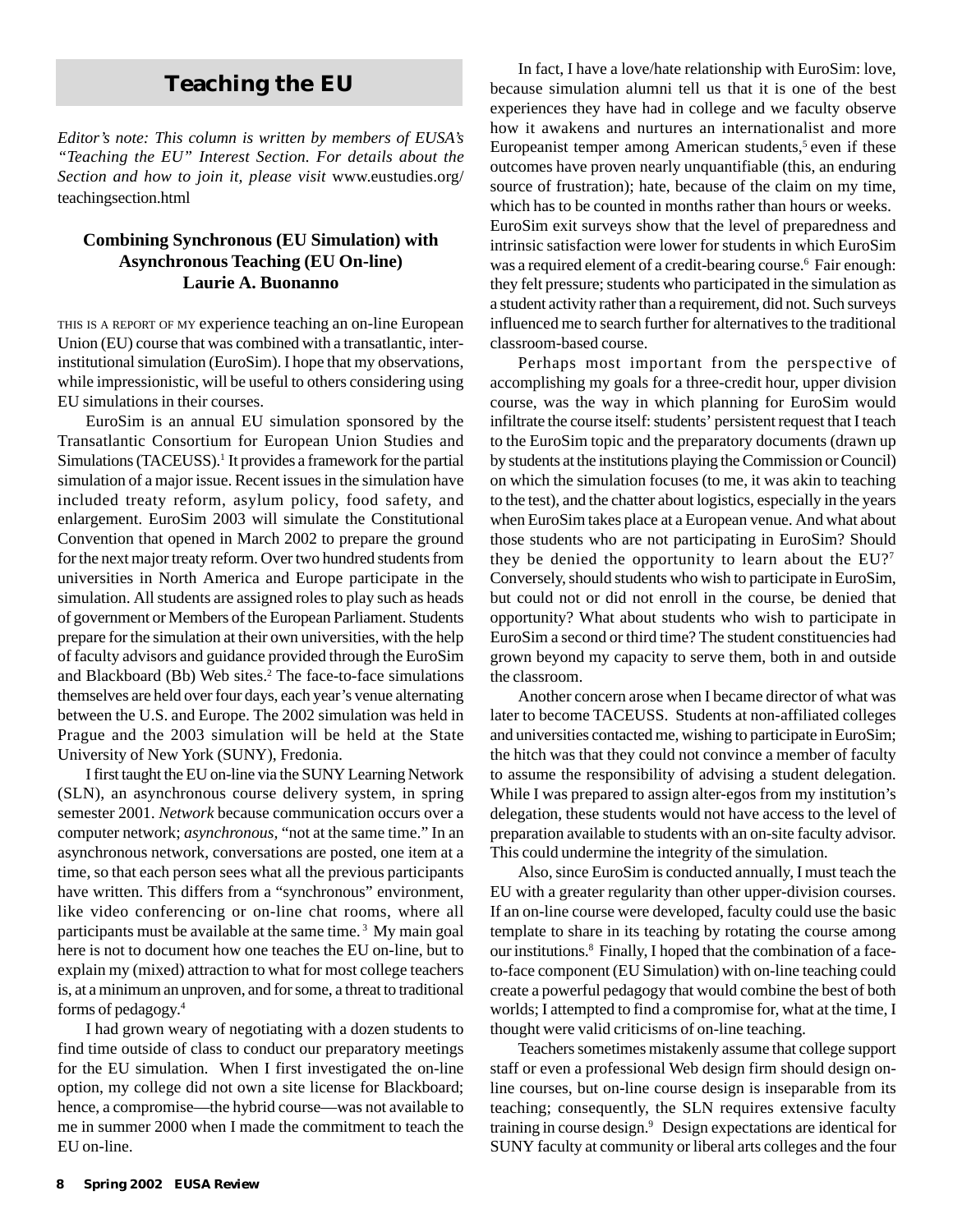research centers; the difference is in the actual teaching of online courses, where faculty at research universities often delegate the management of on-line class discussion to teaching assistants.

For simulation preparations, I strongly recommend the system that was piloted for EuroSim 2002 and will be the basis for student and faculty preparation for EuroSim 2003. We used the Bb platform to house student discussions, post simulation documents and readings, registration forms, and pedagogical aids for faculty—in short, all the pre-simulation activities which have for some time been conducted by a chaotic patchwork of listserves, on-line chat groups, and Web pages. I advise, however, getting permission far in advance of the simulation for access to a college/university server on which to house the simulation site, as some site licenses limit usage to faculty and students affiliated with the particular institution. The corporate Bb site is impossibly oversubscribed, although for a fee sites can be housed on an alternative Bb server. The simulation organizers will need to enlist a team of faculty not only to develop the site, but to train others to navigate in the Bb platform. On this latter function, we prefer to enlist the assistance of an IT professional (or paid graduate student) who will coordinate faculty and student training.10

The existence of an integrated instructional technology such as Bb obviates the need to offer an on-line course to students at non-member TACEUSS institutions. If these students arrange to join a TACEUSS-member delegation, they can prepare adequately with the pre-simulation activities (discussions, readings, proposals, logistics) conducted via Bb. In order to rotate the EU course among our SUNY campuses, I work closely with colleagues at two sister campuses to institutionalize the sharing of the course template. They are familiar with the course, having had password access since its inception.

All SLN courses contain an electronic bulletin board for general postings and on-line office hours (with private folders for student/faculty interaction). Each topical module is opened gradually, about every two weeks. The EuroSim topic modules are designated "special topics." I open these modules the first day of the course and they remain active throughout the semester. All students must post discussions and read the assignments in conjunction with the special topic(s) module(s), whether or not they attend the simulation. Since the TACEUSS Council chooses topics that are on the EU agenda, daily reading of the *Financial Times* convinces students that the topics are relevant to them all. Students who do not participate in EuroSim must write a research paper related to the special topic(s) of that semester's EU course. EuroSim participants keep detailed journals, their content increasingly specialized as the semester progresses.

There are now a number of on-line journals on the design, implementation, and assessment of on-line courses; here I'll simply cite two studies I found particularly useful in the design and implementation of the EU on-line course. Frederickson *et al.* (2000) and Swan *et al.* (2000) found that high levels of satisfaction with on-line courses were associated with: high perceived levels of interaction with the instructor; high levels of interaction with classmates; higher levels of activity and frequent and engaging participation; and student motivation. Hence,

*The EU course is taught in "modules": time-discrete bundles of lectures, writing assignments, and class discussion areas. The module sequence is:*

*Course Documents (syllabi, evaluative measures, etc.) European Supranationalism Evolution of the EU EU Institutions and Actors The Policy Process Pillar One Pillars Two and Three Future of the EU EuroSim Topic Modules (food safety, enlargement and ESDP, Constitutional Convention, etc.) Examinations EuroSim Research Paper*

student-led discussions (current events and group discussion of substantive questions I pose in each module's "small group instructions") and "talk with the professor" count a substantial 28 percent of the student's grade, the norm for on-line courses that seek to comply with on-line best practices. I post grades and administer course evaluations via the Web sites.<sup>11</sup>

For my first two goals—time management and achieving some separation of the simulation from the course—flexibility has been the most powerful factor in my decision to continue offering the EU via the SLN. I have discovered, quite inductively, that I like to teach one of my courses when and where I wish, quite apart from the original need to achieve a balance between the EU course and simulation preparations. I did find that the on-line environment insulated those students not participating in the simulation from those in the classroom who must be constantly brought to the subject at hand. While some of the students who took the course over the summer expressed disappointment that there was no companion simulation, two of them joined the campus EuroSim Club that fall and went to Prague. If, however, neither flexibility nor separating the simulation from the course are primary goals, the hybrid course may be the better option.

There are unanticipated outcomes to report as well. On the negative side, I had not anticipated the mix of student fear, uncertainty, and panic; the latter is common among students who do not log on to Bb the required minimum of three times per week and, as a result, the evidence is there (in unread posts and lectures) of just how far one has fallen behind. No such written record confronts truant students in traditional courses. My patience is tried to its limit those first few weeks of the course; there is no short-cut to the time-consuming algorithm of guiding students through the SLN template and socializing them to online learning.<sup>12</sup>

But there have been positive results as well. Students who do stay the course are won over completely and, as a consequence, have gone on to take other courses via the SLN. Second, the *(continued on next page)*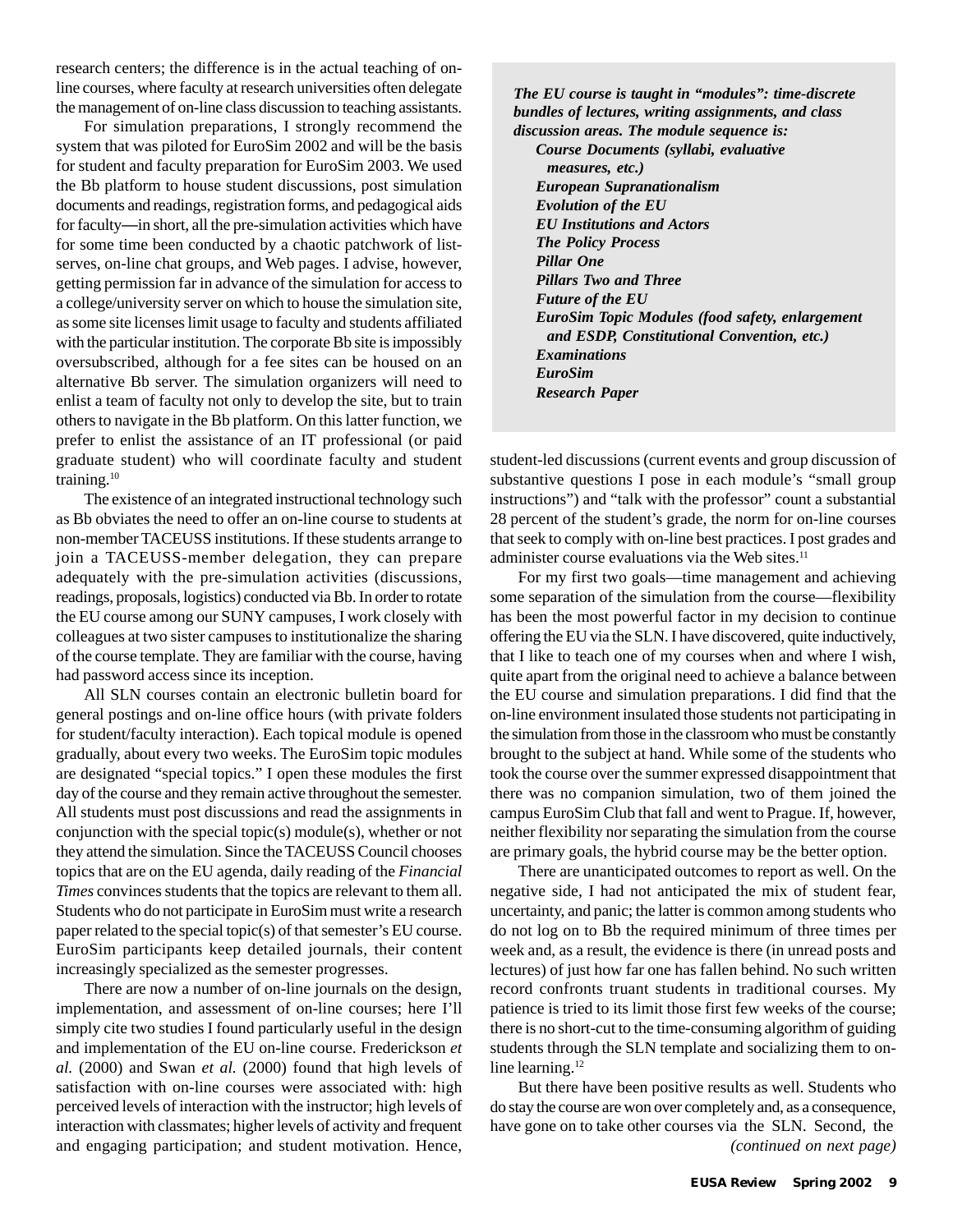#### *(Buonanno, continued from previous page)*

possibilities for transatlantic dialogue via an on-line course are infinite.13 Third, my initial thoughts that a simulation would provide that "face-to-face" I thought lacking in the on-line environment turned out, in the end, to be a reflection of my own ignorance of the ability of an on-line course to stand on its own.

In conclusion, while not all subjects are suitable for on-line teaching, a course on EU government and politics lends itself well to this emerging pedagogy, with or without a simulation component. Combining on-line and simulation pedagogies creates a continuous space for exploring a topical challenge facing the EU; this, in itself, is a powerful tool in preparing students for participation in simulations. While I cannot report that the combination of synchronous (simulation) and asynchronous (online) course delivery has proven to be either labor- or time-saving in preparing students to participate in an inter-institutional, transatlantic EU simulation, the marriage of the two pedagogical techniques has brought logistical flexibility, enough to have made an appreciable difference in my quest to better manage my teaching time. That quest, as all teachers at liberal arts colleges know, takes on Mephistophelean proportions as we struggle to balance the trinity of teaching, research, and service.

*Laurie A. Buonanno is associate professor of political science at the State University of New York, College at Fredonia, and co-director of the Transatlantic Consortium for European Union Studies and Simulations.*

#### **Notes**

1. TACEUSS, a consortium of European and North American colleges and universities, conducts the annual EuroSim and poster exposition and promotes faculty and student interests and activities in EU studies. The Executive Board of TACEUSS is transatlantic: I am a co-director (since July 1999) for North America; Neill Nugent (Manchester Metropolitan University), is co-director for Europe; Henry Steck (SUNY Cortland), is coassociate director for North America; and G. Michael Ambrosi (Trier University), is co-associate director for Europe. I can be contacted at e-mail Laurie.Buonanno@fredonia.edu.

2. See www.eurosim.org and www.blackboard.com.

3. http://SLN.suny.edu

4. See Steck, Henry and Laurie Buonanno, 2001, "Combining Asynchronous Teaching with a Synchronous Experience in the TACEUSS Learning Community" www.fredonia.edu/ department/polisci/eurosim/teaching.html

#### 5. Ibid.

6. Steck, Henry, Lanze, Laurie Buonanno, and Munroe Eagles, 1996. "Pedagogical Strategies and Assessment Results in Cross-National Simulations: Conclusions from a Two-Continent Model European Simulation" www.fredonia.edu/department/ polisci/eurosim/teaching.html.

Offering credit for participation in EuroSim could have psychological costs. This became painfully clear to me when a student locked himself in his room after, as a "commissioner," he was unsuccessful in convincing his team to keep his proposal intact. Faculty advisors have all seen students "break down and sob … and become emotional in a way rarely seen in the classroom … To describe EuroSim as active learning is grossly misleading: it can be raw and intense and utterly disconcerting" (Steck and Buonanno, 2001). The sense that their "performance" might somehow be graded may push some students over the edge.

7. The immediate solution seemed to be in offering an alternative assignment to students who did not wish to participate in EuroSim; as far as I could ascertain, this accomplished nothing less than the creation of a two-tiered system among students.

8. TACEUSS originated in a SUNY institution and counts several SUNY schools among its membership. There is no reason to think that private colleges/universities could not, if they wished, develop a similar cooperative arrangement. 9. Three day-long training sessions prior to teaching the EU on-line; day-long returning faculty sessions each semester. 10. Janet Mather (Manchester Metropolitan University) and Rebecca Jones (SUNY Brockport) coordinate this project for TACEUSS. Connie Pilato (Jamestown), TACEUSS IT Officer, is coordinating Bb training and registration.

11. I use "Survey Solutions for the Web" at www.perseus.com. Administration of course evaluations, via the Web, ensures student anonymity and confidentiality. Students were so pleased with the Web-based grading program, *School Maestro* at www.rredware.com, that I now use if for all my courses. 12. I am the only faculty member in the social sciences and humanities at my institution to have offered an on-line course. The enrollment of students from other SUNY campuses has helped immeasurably in socializing our campus students to online learning and I rely on them in quelling the panic in the early weeks.

13. Bringing in guest speakers has become a common practice in on-line courses; one can readily grasp the advantages for any course with international content.

**DID YOU KNOW THAT you may order back issues of the** *EUSA Review* **for classroom use at an educator's discount?** For instructors who want their students to read a particular essay or set of essays, while acquainting them with the broader field of EU studies, it is possible to order small quantities (up to 50 per order) of selected back issues of the *EUSA Review* (while supplies last). We charge a token (\$1 each) to help defray our printing and production costs plus a contribution toward the postage cost (\$3 in the USA, \$10 outside the USA). For example, 15 copies shipped to California would cost \$18 total. We will provide an invoice with our federal tax ID number. To place such an order, send a letter (e-mail is fine) with full institutional signature, indicating the desired issue and quantity of the *Review* along with the name of the instructor, course, and department in which it will be used. To inquire about availability, contact the EUSA office at **eusa@pitt.edu**.